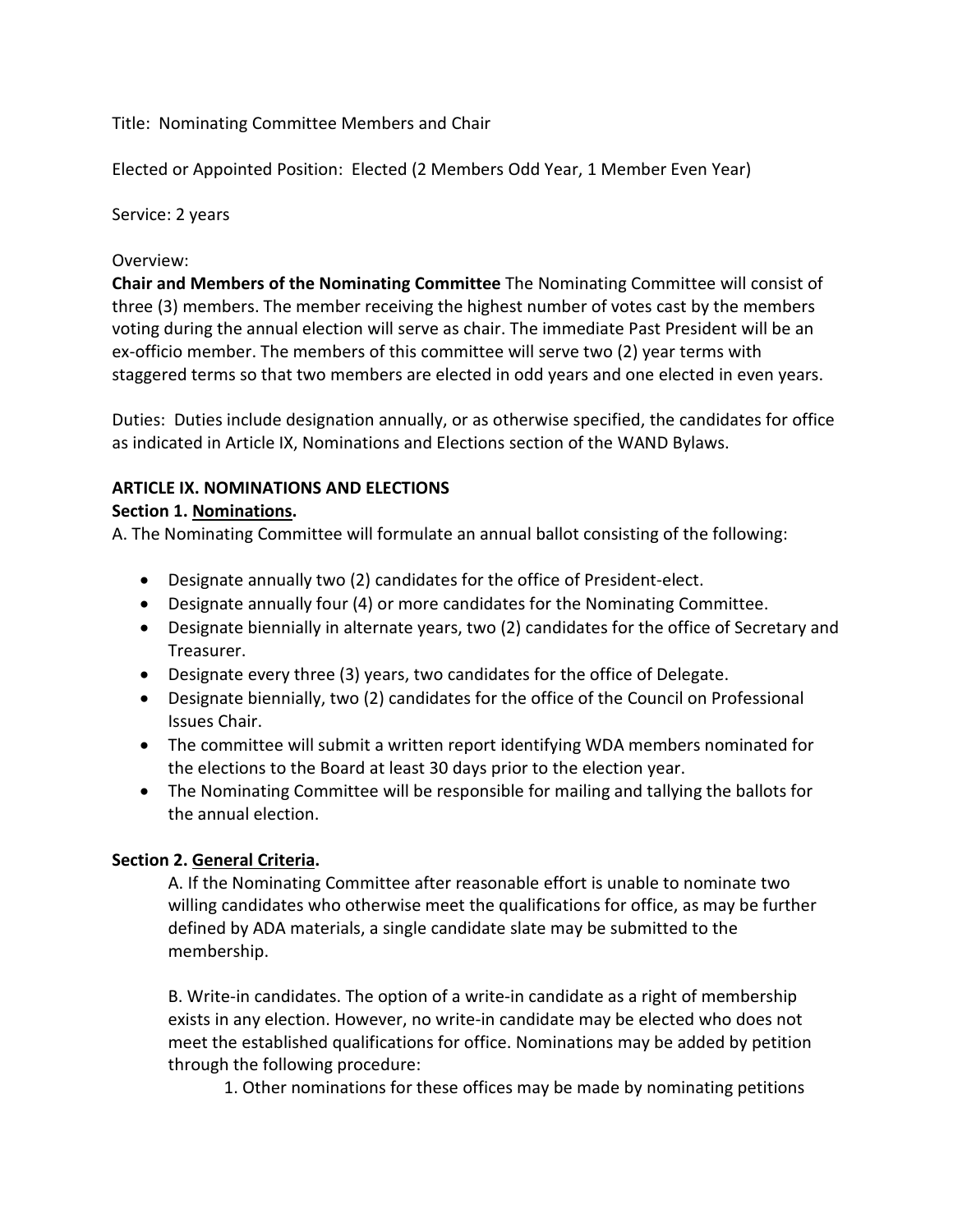2. The petitions must be signed by not less than twenty (20) voting members of the Association.

3. The consent from the nominee must be secured prior to the circulation of the petition.

4. The petition (s) will be filed with the Immediate Past President on or before the date set by the Board of Directors.

C. It is the philosophy of the Association to maximize the number of individuals participating in elected leadership positions, and to encourage all elected leaders to devote the maximum time and attention to their positions. For this reason, Wyoming elected officers may not, except in extraordinary circumstances, simultaneously hold an elected or appointed executive position in an elected ADA office, or an elected office in a related ADA organizational unit (e.g., affiliate district association, or DPG).

D. No person is eligible to serve more than one full term in the same office consecutively except under extraordinary circumstances when the nominating committee is unable to solicit an alternative candidate and the position can't be filled otherwise.

E. Members of the Nominating Committee will not be eligible to be a candidate for an elected office of the Association.

## **Section 3. Ballot and Voting.**

1. The Nominating Committee will prepare the official ballot by January 15.

2. This ballot will be transmitted by regular mail and/or electronic means to the voting members of the Association by February 1. The WDA official administrative secretary maintains the membership list for mailing of the ballots.

3. Only ballots received or postmarked by midnight of March 1 will be counted. All mailed ballots must have WDA member's signature present to be accept for tallying. 4. The chair of the Nominating committee will tally the votes with verification by another member of the committee. Results will be provided to the WDA secretary who will contact all candidates regarding the outcome of the elections. If the chair of the committee is on the current ballot, another member of the committee who is not on the ballot will tally the ballots. Ballots are to be counted by March 15.

5. A majority of votes cast will constitute an election.

6. The official ballot may be combined with the awards ballot.

7. Each candidate may submit a maximum of ½ page resume for the ballot.

8. The candidate receiving, respectively, the largest number of votes for the offices of will be elected to those offices. The two remaining candidates for the Nominating Committee with the highest number of votes will be elected as members of this committee.

9. In the event of a tie vote for an office the election will be determined by lot.

10. The Secretary has the responsibility of notifying candidates of election results.

| Month | <b>Duties</b> | Done |
|-------|---------------|------|
| June  |               |      |
| July  |               |      |

Checklist/Calendar: